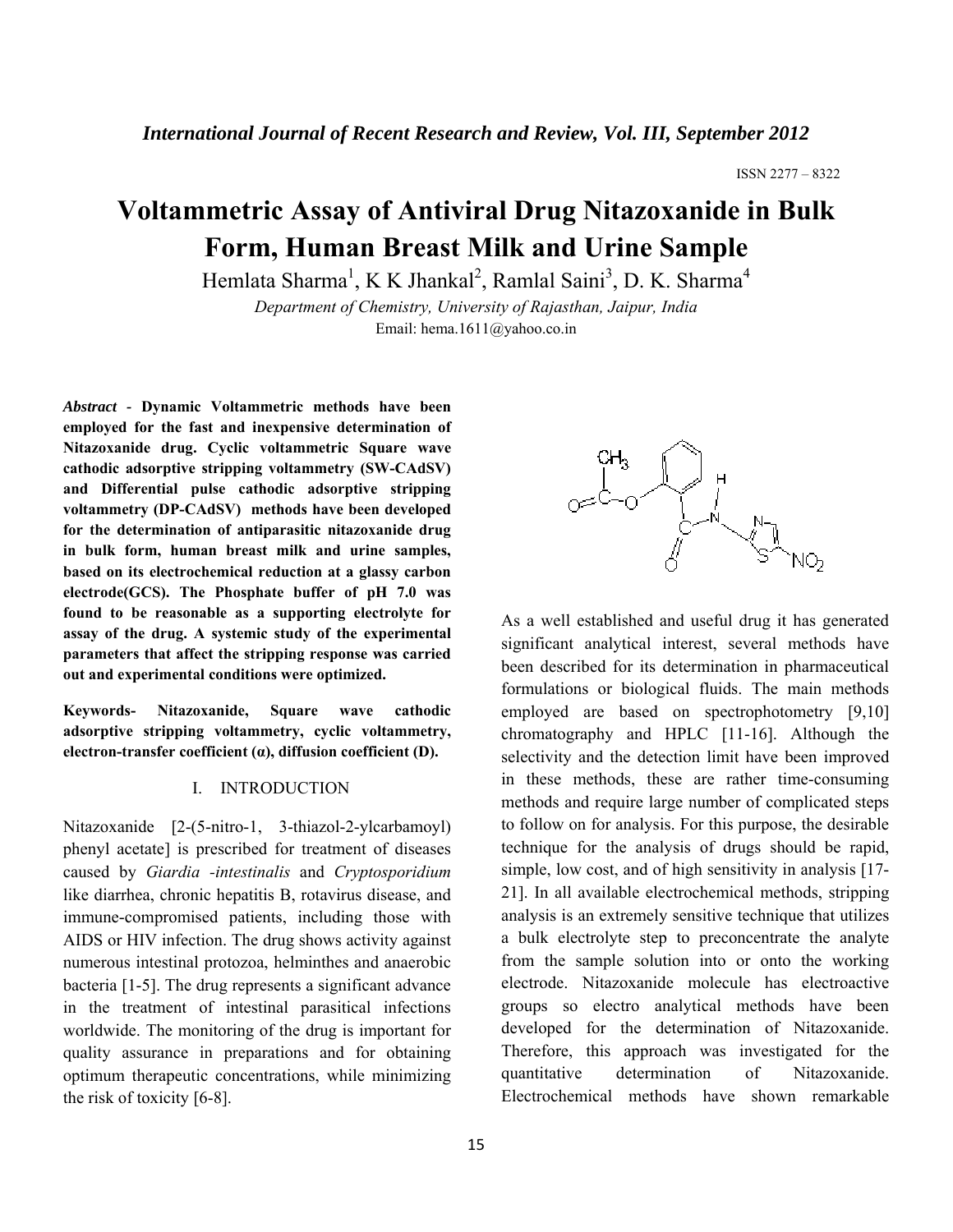advantage in analysis of drugs in pharmaceutical formulation. A survey of the literature reveals that electrochemical techniques have demonstrated large applicability in studies of electrodic reaction mechanisms of pharmaceutical compounds. Electrochemical techniques are time-saving, quantitative, and qualitative with improved sensitivity over other available methods. Application of voltammetric methods to the estimation of very important pharmaceuticals such as Nitazoxanide is also required due to the availability of simple and handy size equipment [22-25].

The analytical problems described here for this determination are of considerable value to analytical chemistry. In the present paper, electrochemical behavior of Nitazoxanide has been reported by employing cathodic adsorptive stripping voltammetry (CAdSV) and Cyclic voltammetry (CV).

# II. EXPERIMENTAL

# *A. Reagent and Material*

Nitazoxanide was kindly provided by Ind-Swift Limited India and was used without further purification. A stock standard solution of bulk Nitazoxanide  $(1\times10^{-3} \text{ mol L}^{-1})$ was prepared in N, N- Dimethyl formamide (DMF) and stored at 4°C until assay. One tablet of Nitazoxanide was weighed and ground to a homogeneous fine powder in a mortar. A portion of the finely ground material equivalent to 100mg of Nitazoxanide accurately weighed and transferred into a 10 ml calibrated flask containing 8 ml DMF. The content of the flask was sonicated for about 10 min and then made up to volume with DMF. The solution was next filtered through a 0.45 μm milli-pore filter (Watman filter paper). The Working solutions  $(1\times10^{-9} \text{ to } 1\times10^{-4} \text{ mol } L^{-1})$  bulk Nitazoxanide were prepared daily by appropriate dilution of the standard solution of bulk Nitazoxanide with DMF just before use. A series Phosphate buffer of pH values 2 to 11 was prepared and used as a supporting electrolyte.

# *Apparatus Required:*

Model 1230A [SR 400] electrochemical analyzer (CHI Instrument, USA) was employed for electrochemical techniques, with a totally automated attached to a PC with proper CHI 100W version 2.3 software for total control of the experiments and data acquisition and treatment. A three-electrode cell system was used with activated glassy carbon electrode ( $\alpha$  = 3 mm, CHI) as working electrode, Ag/AgCl (3 M KCl) as the reference electrode and a platinum wire as the auxiliary electrode. A magnetic stirrer (CAT.NO-1250-2 LAB-LINE INSTRUMENT, INC. USA) and a stirring bar provided the convective transport during the preconcentration step. A digital pH-meter (CHINO- DB-1011) was used for measuring the pH values of the investigated solutions. The digital pH meter was fitted with a glass electrode and a saturated calomel electrode as the reference, which was previously standardized with buffers of known pH.

# *B. Pre Treatment of The Glassy Carbon Electrode*

The glassy carbon working electrode was polished to a mirror finish using a CHI polishing kit with alumina paste and thoroughly washed with double distilled water before measurements

# III. PROCEDURE

10 mL of the total solution containing Phosphate buffer of pH 7 and the appropriate concentration of the analyte (bulk Nitazoxanide) were transferred into the electrochemical cell, through which a pure nitrogen stream was passed for 10 min to remove the oxygen gas before measurements. Voltammograms were recorded by scanning the potential towards the negative direction using Cathodic Adsorptive square wave potentialwaveform. Quantification of Nitazoxanide was performed by means of both calibration curve and standard addition methods. The reversibility of the reduction process was investigated by using CV.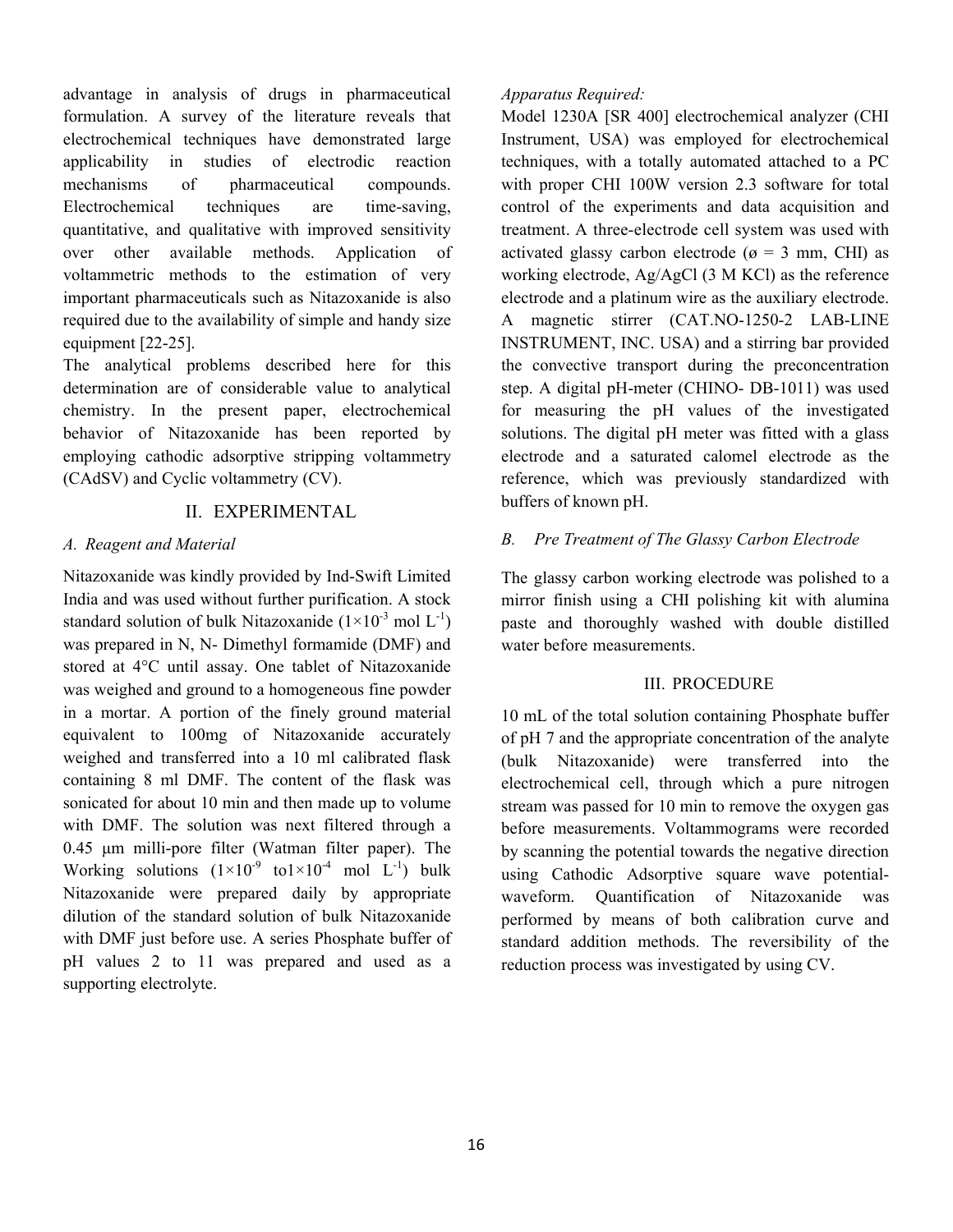# IV. ANALYSIS OF SPIKED URINE & BREAST MILK SAMPLES

Drug-free human breast milk, obtained from healthy volunteers (after obtaining their written consent) was centrifuged (4000 rpm) for 30 min at room temperature, and separated sample were stored frozen until assay. An aliquot of breast milk sample was fortified with Nitazoxanide dissolved in DMF to achieve a final concentration of  $1x \times 10^{-3}$  M. Acetonitrile removes breast milk proteins effectively. After vortexing for 30sec., the mixture was then centrifuged for 10 min at 4000 rpm in order to eliminate breast milk protein residues. Appropriate volumes of this sample were transferred into the voltammetric cell and diluted up to the volume with phosphate buffer at pH 7 and subsequently analyzed according to the recommended in the general analytical procedure. A blank experiment was carried out adopting the above procedure. An aliquot of human urine sample was collected and analyzed as breast milk sample.

# V. RESULTS AND DISCUSSION

The electrochemical behavior of nitazoxanide was studied by cyclic voltammetric, and cathodic adsorptive stripping voltammetric techniques on GCE. In both electrochemical methods Nitazoxanide gave one well defined reduction peak in aqueous solution, which is attributed to the reduction of the  $NO<sub>2</sub>$  group.

# *A. Cyclic Voltammetric Behavior*

 Nitazoxanide exhibited one distinct and well-defined cathodic peak in the potential range 0.0 to -1.0 V, at all the concentrations (fig.-1). No peak could be observed in the anodic direction of the reverse scans, suggesting the irreversible nature of the electrode process.



#### **Potential/V**

*Fig.1 Cyclic voltammograms of 1*×*10-6 mol L-1Nitazoxanide in phosphate buffer at different scan rates: (a) 50 mV-1 (b)100*   $mV^1$  (c) 200 mV<sup>-1</sup> (d) 300 mV<sup>-1</sup> (e) 400mV<sup>-1</sup>

### *B. Stripping Voltammetric Studies*

Stripping voltammetric methods were optimized for trace determination of Nitazoxanide by square wave potential-waveforms. Stripping voltammograms of bulk in the Phosphate buffer (pH 2 to 11) recorded by square wave voltammetry following its preconcentration onto the GCE by adsorptive accumulation for 15 sec. exhibited a well-defined single irreversible cathodic peak with a better enhanced peak current magnitude at pH 7. Therefore, a Phosphate buffer of pH 7 was chosen as a supporting electrolyte in the rest of study. **EVALUATE 15**<br> **CALC 12**<br> **CALC 12**<br> **CALC 12**<br> **CALC 12**<br> **CALC 12**<br> **CALC 12**<br> **CALC 12**<br> **CALC 1200** mV<sup>-1</sup> (c)<br> **CALC 100** mV<sup>-1</sup> (a<br> **B.** Stripping Voltam<br> **CALC 100** mV<sup>-1</sup> (a<br> **CALC 100** a<br> **CALC 100** a<br> **CALC 100** 

### *C. (Dp-Cadsv) Method*

The optimum operational conditions of pulse-height scan rate and preconcentration parameters for determination of bulk Nitazoxanide applying differential pulse cathodic adsorptive stripping voltammetry (DP-CAdSV) at the GCE were identified. This was carried out by recording voltammograms of  $1\times10^{-8}$  mol L<sup>-1</sup> bulk Nitazoxanide in the Phosphate buffer of pH 7.0 (fig.2) applying the described DP-CAdSV method.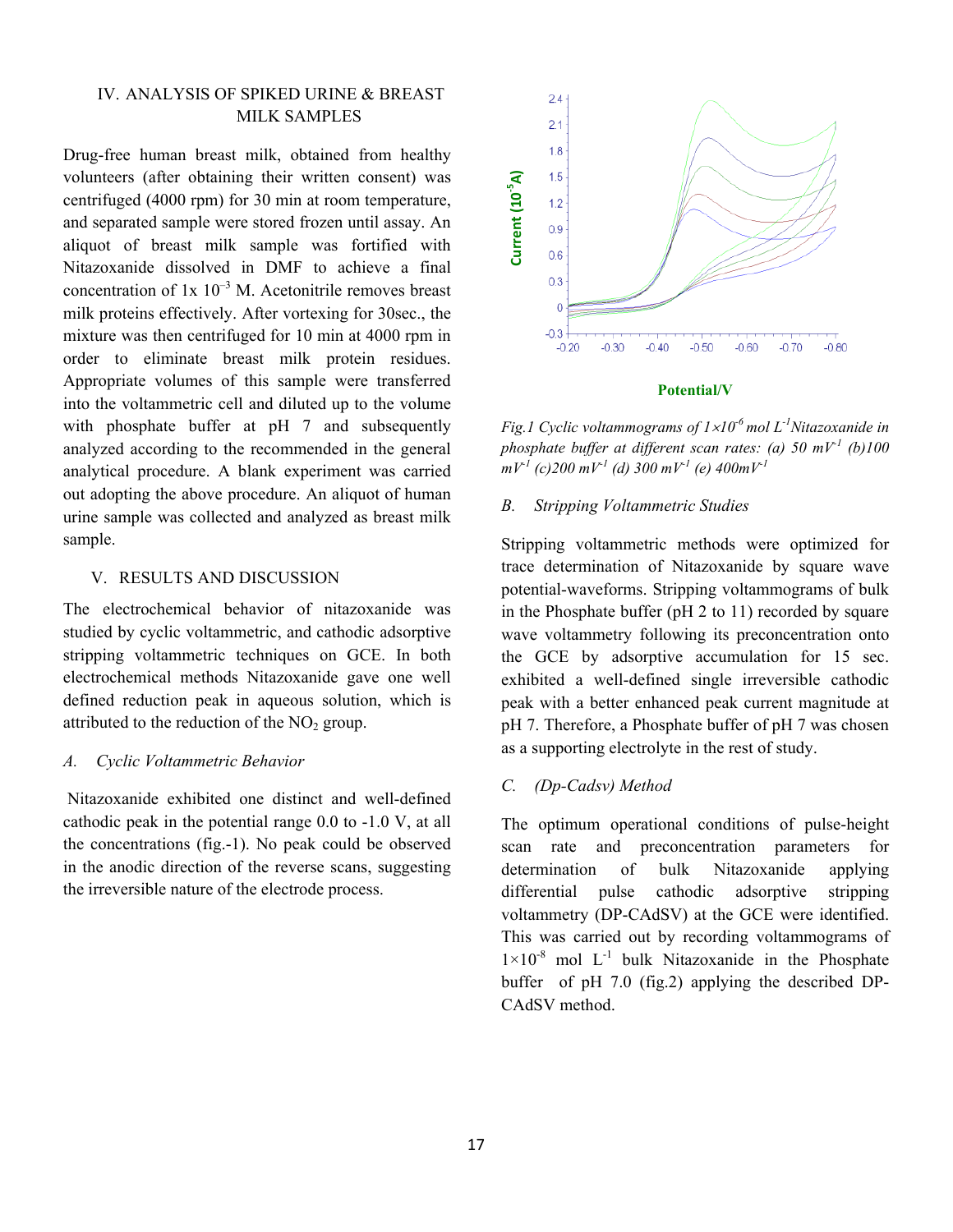

#### **Potential/V**

*Fig. 2 The DPCAdS voltammograms for increased concentrations of nitazoxanide in bulk forms:* (1)  $5x10^{-9}$  (2)  $7x10^{-9}$  (3)  $9x10^{-9}$ (4)  $12x10^{-9}$  mol L<sup>-1</sup>; Eacc. = 0.0 V, tacc. = 15 s, *pulse amplitude 50 mV, pulse width 30 ms, and ΔE=10 mV and Phosphate buffer (9mL) of pH 7.*



#### **Potential/V**

*Fig. 3 SW-CAdS voltammograms of nitazoxanide in phosphate buffer in different concentrations:* (a) $1 \times 10^{-9}$  mol  $\Gamma^1$  (b) $1.5 \times 10^{-7}$  $^{9}$ mol l<sup>-1</sup>(c) 2×10<sup>-9</sup> mol l<sup>-1</sup> (d)2.5×10<sup>-9</sup> mol l<sup>-1</sup> (e)3×10<sup>-9</sup> mol l<sup>-1</sup> .

#### *D. (Sw-Cadsv) Method*

Optimum operational conditions of both preconcentration and pulse-parameters for determination of bulk nitazoxanide applying square wave cathodic adsorptive stripping voltammetry (SW- CAdSV) were identified. SW-CAdS voltammograms of various concentrations of nitazoxanide were recorded under the optimal operational conditions (fig.3) applying the described SW-CAdSV method.

### VI. VALIDATION OF THE PROCEDURE

Validation of the proposed procedure for assay of the drug at trace levels was examined via evaluation of the limit of detection (LOD), limit of quantization (LOQ), reproducibility, recovery, selectivity, robustness and ruggedness.

# *A. LOD and LOQ*

The Limits of detection (LOD) and quantification (LOQ) of Nitazoxanide were calculated using the equations [32-34]:

$$
LOD=3s/b
$$

### $LOQ=10s/b$

Where s is the standard deviation of the intercept and b is the slope of the calibration curve. Reproducibility, accuracy and precision of results applying the described stripping voltammetric methods were examined by performing five replicate analyses of standard solutions of bulk Nitazoxanide. A LOD of  $1.878 \times 10^{-10}$  mol L<sup>-1</sup> and a LOQ of  $6.262 \times 10^{-10}$  mol L<sup>-1</sup> bulk were achieved (Table-I) applying the described DP-CAdSV method. A LOD of  $1.078x10^{-10}$  mol L<sup>-1</sup> and a LOQ of  $3.595x10^{-10}$ mol  $L^{-1}$  bulk Nitazoxanide were achieved (Table - I) applying the described SW-CAdSV method. The obtained results confirmed the reliability of the described stripping voltammetric methods for assay of Nitazoxanide.

### *B. Linerity*

The applicability of the proposed SWCAdSV and DPCAdSV procedures as analytical methods for the determination of Nitazoxanide was examined by measuring the stripping peak current as a function of concentration of the bulk drug at least three times under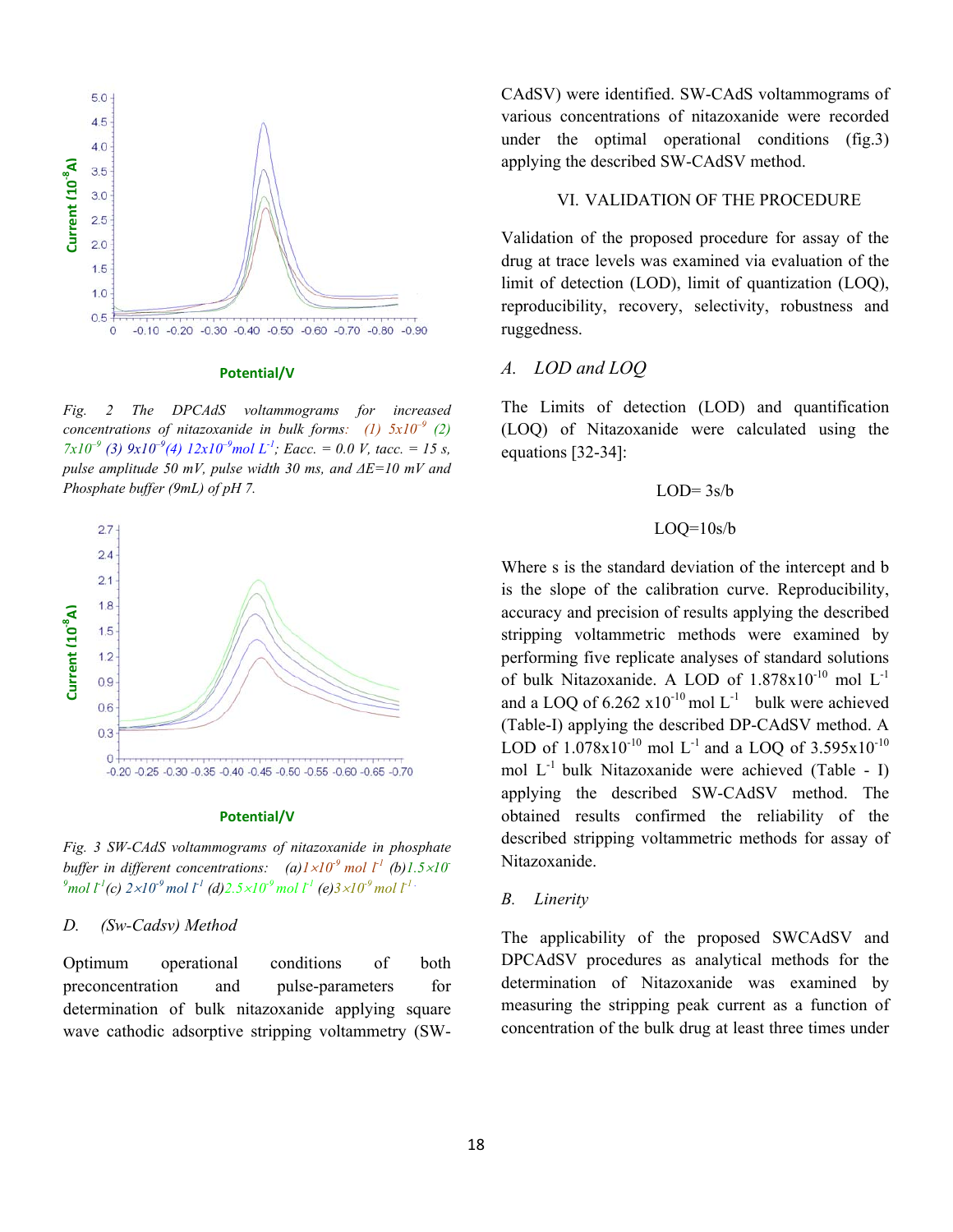the optimized operational parameters. The calibration plot of the peak current versus the concentration was found to be linear over the range  $1x10^{-9}$  to  $1x10^{-8}$  mol L<sup>-</sup>  $1$  in for the stripping voltammetric process. The linear regression equation (fig.4 and5) is expressed as



*Fig.. 4 Plot of ip versus concentration from DPCAdS voltammograms in Fig.. 2for Nitazoxanide in bulk forms.* 

# DPCAdSV:  $i_{\text{pc}}$  (10<sup>-8</sup> A) = 0.2526x10<sup>-8</sup> (mol L<sup>-1</sup>) + 1.5852;  $r^2$  = 0.9961



*Fig. 5 Plot of ip versus concentration from SWCAdS voltammograms in Fig.3 for Nitazoxanide in bulk forms*

#### SWCAdSV:

$$
i_{\text{pc}} (10^8 \text{A}) = 0.1755 \text{ x} 10^8 \text{ (mol L}^{\text{-1}}) +0.631; \text{ r}^2 = 0.999
$$

The regression plots showed that there is a linear dependence of the current intensity on the concentration in both DPCAdSV and SWCAdSV modes over the range, as given in Table - I. The table also shows the detection limits and the results of the statistical analysis of the experimental data such as slopes, intercept, the correlation coefficients obtained by the linear leastsquares treatment of the results, along with the standard deviation (SD) of the intercept (Sa) on the ordinate. The good linearity of the calibration graphs and the negligible scatter of the experimental points are clearly evident by the values of the correlation coefficient and SD. The specificity of the method was investigated by observing any interference encountered from the excipients of the tablets mass. It is shown that, in the proposed method, co-administered drugs did not interfere.

### *C. Specificity*

Specificity is the ability of the method to measure the analyte response in the presence of all the potential impurities. The specificity of the optimized procedure for estimation of Nitazoxanide was examined in the presence of excipients which were added to dosage form. Samples containing  $1x10^{-9}$  mol  $L^{-1}$  bulk and different concentrations of the excipient under evaluation were analyzed by means of the proposed procedure. The obtained mean percentage recoveries (%R) and the relative standard deviations (%RSD) based on the average of five replicate measurements 97.5(0.5) to 100.5 (1.60) for SWCAdSV and 98.25(1.2) to 100.5(1.13) for DPCAdSV showed no significant interference from excipients. Thus the proposed procedure can be considered specific.

#### *D. Repeatability*

The repeatability was examined by performing five replicate measurements for  $1x10^{-9}$  mL<sup>-1</sup> bulk drug followed preconcentration for 200 s under the same operational conditions (Table - II). Percentage recoveries (%R) of 97.5, 99, 98.25, 98.9, 99 and 100.5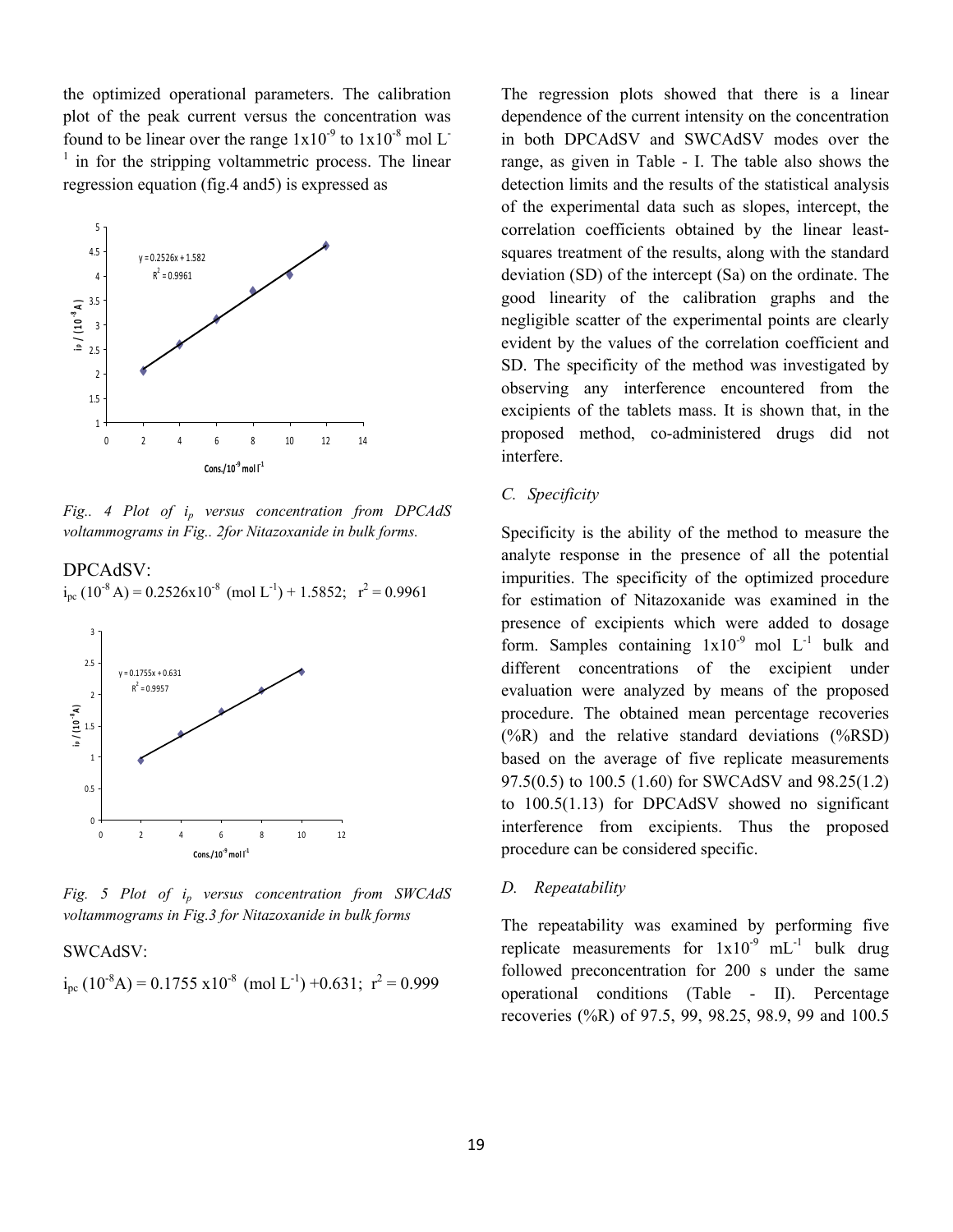were achieved with a mean value of 98.86 and (%RSD) of 1.006, which indicates repeatability and high precision of for SW-CAdSV. Percentage recoveries (%R) of 98.25, 98.83, 99.25, 100.25 and 100.5 were achieved with a mean value of 99.33 and (%RSD) of 0.878, which indicates repeatability and high precision of for DP-CAdSV.

### *E. Roubstness*

The robustness was examined by evaluating the influence of small variation of some of the most important procedure variables including preconcentration potential  $(E_{\text{acc}})$  and preconcentration time  $(t_{\text{acc}})$ . The obtained result provided an indication of the reliability of the proposed procedure for the assay of Nitazoxanide and hence it can be considered robust. The obtained mean percentage recoveries based on the average of five replicate measurements were not significantly affected within the studied range of variations of some operational parameters and consequently the proposed procedure can be considered robust.

### *F. Precision And Stability*

The intraday and interday precision of the proposed procedure was estimated by analyzing  $1x10^{-9}$ mol  $L^{-1}$ Nitazoxanide solutions five times in successive days using SWCAdSV and DPCAdSV. The percentage recoveries based on the average of five separate determinations are given in Table - II. The results confirmed both the good precision of the proposed procedure and the stability of the drug's solution.

### *G. Ruggedness*

The ruggedness test of the analytical assay method is defined as the degree of reproducibility of assay results obtained by the successful applications of the assay over time and multiple laboratories and analysts. Two analysts, analyzed the same standard with SWCAdSV and DPCAdSV methods using the same instrument. The methods were found to be rugged with the results of variation coefficients 0.915 and 1.0% for SWCAdSV, 0.958 and 1.3% for DPCAdSV methods for first and second analysts, respectively. The results show no statistical differences between different analysts.

# VII. ASSAY OF NITAZOXANIDE IN SPIKED HUMAN URINE

Nitazoxanide in spiked human urine was successfully analyzed by the described voltammetric methods (DPCAdSV and SW-CAdSV) without the necessity for extraction of the drug prior to the analysis. Representative DPCAdSV and SW-CAdS voltammograms of Nitazoxanide in spiked human urine recorded under the optimum operational conditions of the described stripping voltammetric methods are shown in Figures 6 and 7 respectively. No interfering peaks were observed in the blank human urine sample within the studied potential range. Linear variations of the peak current  $(i_n)$  with concentration of Nitazoxanide in spiked human urine were obtained within the concentration ranges of  $1\times10^{-9}$  to  $1\times10^{-8}$  mol L<sup>-1</sup> DP-CAdSV and SW-CAdSV following the regression equations:

## DPCAdSV:

 $i_{\text{nc}}$  (10<sup>-8</sup> A) = 0.3137x10<sup>-8</sup> (mol L<sup>-1</sup>) + 0.2173  $r^2 = 0.9965$ SW-CAdSV:  $i_{\text{nc}}$  (10<sup>-8</sup> A) = 0.1547x10<sup>-8</sup> (mol L<sup>-1</sup>) + 0.7042 ;  $r^2 = 0.9985$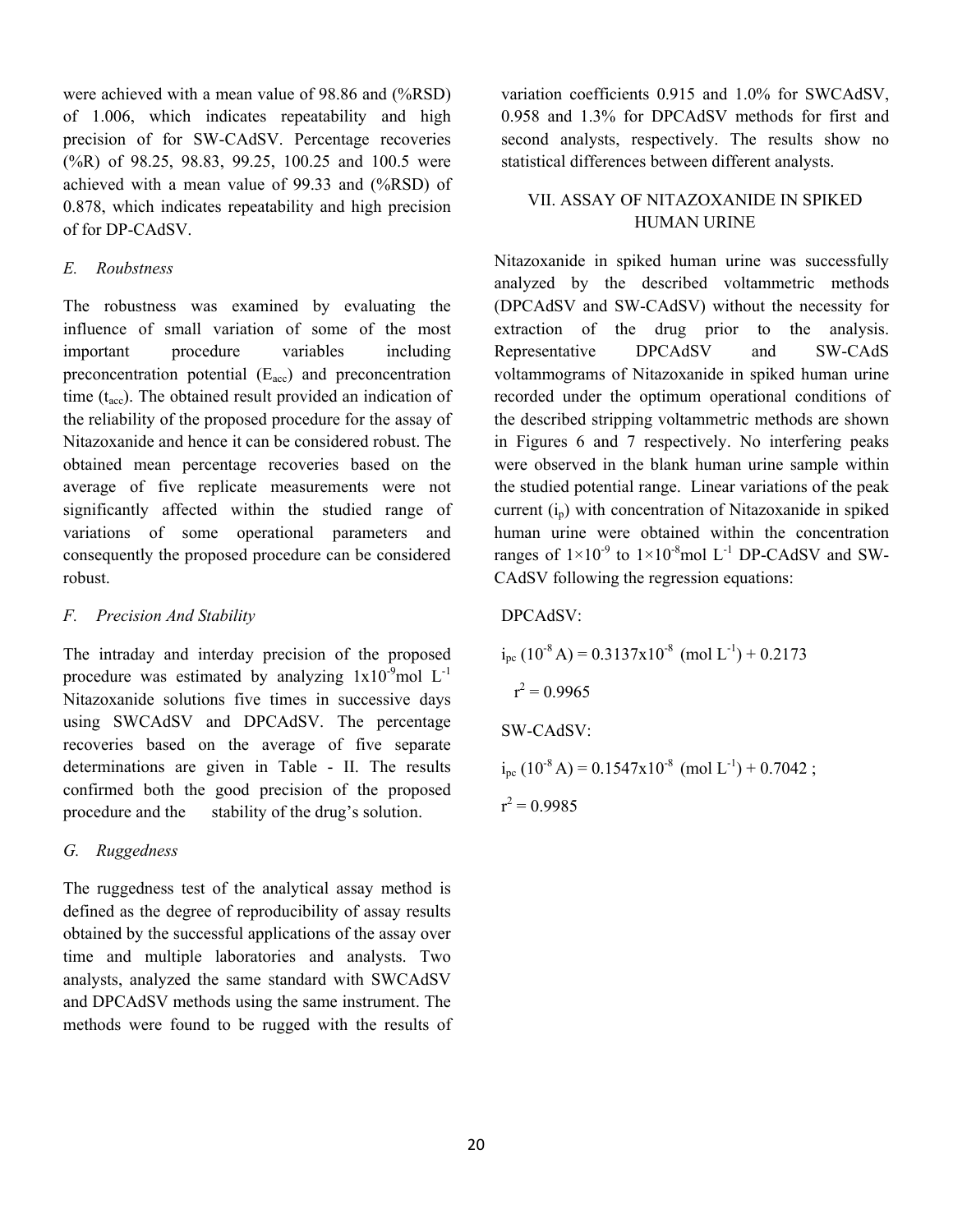

#### **Potential/V**

*Fig. 6 The DPCAdS voltammograms for increased concentrations (mol*  $L^{-1}$ ) of nitazoxanidespiked urine samples: *(1) 3x10–9 (2) 7x10–9 (3) 9x10–9 (4) 12x10–9; Eacc. = 0.0 V, tacc.=15 s, pulse amplitude 50 mV, pulse width 30 ms, and*   $\Delta E = 10$  mV and Phosphate buffer(9mL) of pH 7. Eacc. = 0.0 V, *tacc. = 15 s, pulse amplitude 50 mV, pulse width 30 ms, and ΔE=10 mV and Phosphate buffer(9mL) of pH 7.*



#### **Potential/V**

Fig. 7 The SWCAdS voltammograms for increased concentrations (mol  $L^{-1}$ ) of nitazoxanide spiked in urine samples: (1)  $1x10^{-9}$  (2)  $3x10^{-9}$  (3)  $5x10^{-6}$  (4)  $7x10^{-9}$  (5)  $9x10^{-9}$  $(6)1.5x10^{-9}$  (7)  $2x10^{-9}$ ; Eacc.=0.0 V, tacc.=15 s, a=50 mV, f=20 Hz, ΔE=10 mV and Phosphate buffer (9mL)of pH 7.

Detection limits of  $2.078 \times 10^{-10}$  and  $1.365 \times 10^{-10}$  mol L<sup>-1</sup> and quantitation limits of  $4.551\times10^{-10}$  and  $6.926\times10^{-10}$ mol  $L^{-1}$  Nitazoxanide were achieved by the described DP-CAdSV and SW-CAdSV methods (Table - I) respectively. Mean percentage recoveries and rela standard deviations of 99.11  $\pm$  0.94 (DP-CAdSV)  $\overline{a}$ 99.33  $\pm$  1.758 (SW-CAdSV) were achieved based<br>replicate measurements of  $1 \times 10^{-8}$  mol L<sup>-1</sup> Nitazoxa<br>(Table - III ) in spiked human urine. These res replicate measurements of  $1\times10^{-8}$  mol L<sup>-1</sup> Nitazoxan  $(Table - III)$  in spiked human urine. These res confirmed the reliability of the described strippend stripping. voltammetric methods for assay of Nitazoxanide in human urine. **Current (10-8A)**

# VII. ASSAY OF NITAZOXANIDE IN SPIKED HUMAN BREAST MILK

Nitazoxanide in spiked human breast milk was successfully analyzed by the described voltammetric methods (SW-CAdSV and DPCAdSV) without the necessity for extraction of the drug prior to the analysis. Representative DPCAdSV and SW-CAdS voltammograms of Nitazoxanide in spiked human breast milk recorded under the optimum operational conditions of the described stripping voltammetric method is shown in Figures 8 and 9 respectively. No interfering peaks were observed in the blank human breast milk within the studied potential range. Linear variations of the peak current  $(i<sub>p</sub>)$  with concentration of in spiked human breast milk were obtained within the concentration ranges of  $1\times10^{-8}$  to $1\times10^{-9}$  mol L<sup>-1</sup> SW-CAdSV and DPCAdSV following the regression equations:

#### DPCAdSV:

 $i_{\text{nc}}$  (10<sup>-8</sup> A) = 0.999x10<sup>-8</sup> (mol L<sup>-1</sup>) + 0.0571 ;  $r^2 = 0.9999$ SW-CAdSV:  $i_{\text{pc}}$  (10<sup>-8</sup> A) = 0.1525x10<sup>-8</sup> (mol L<sup>-1</sup>) + 0.3057 ;  $r^2 = 0.9993$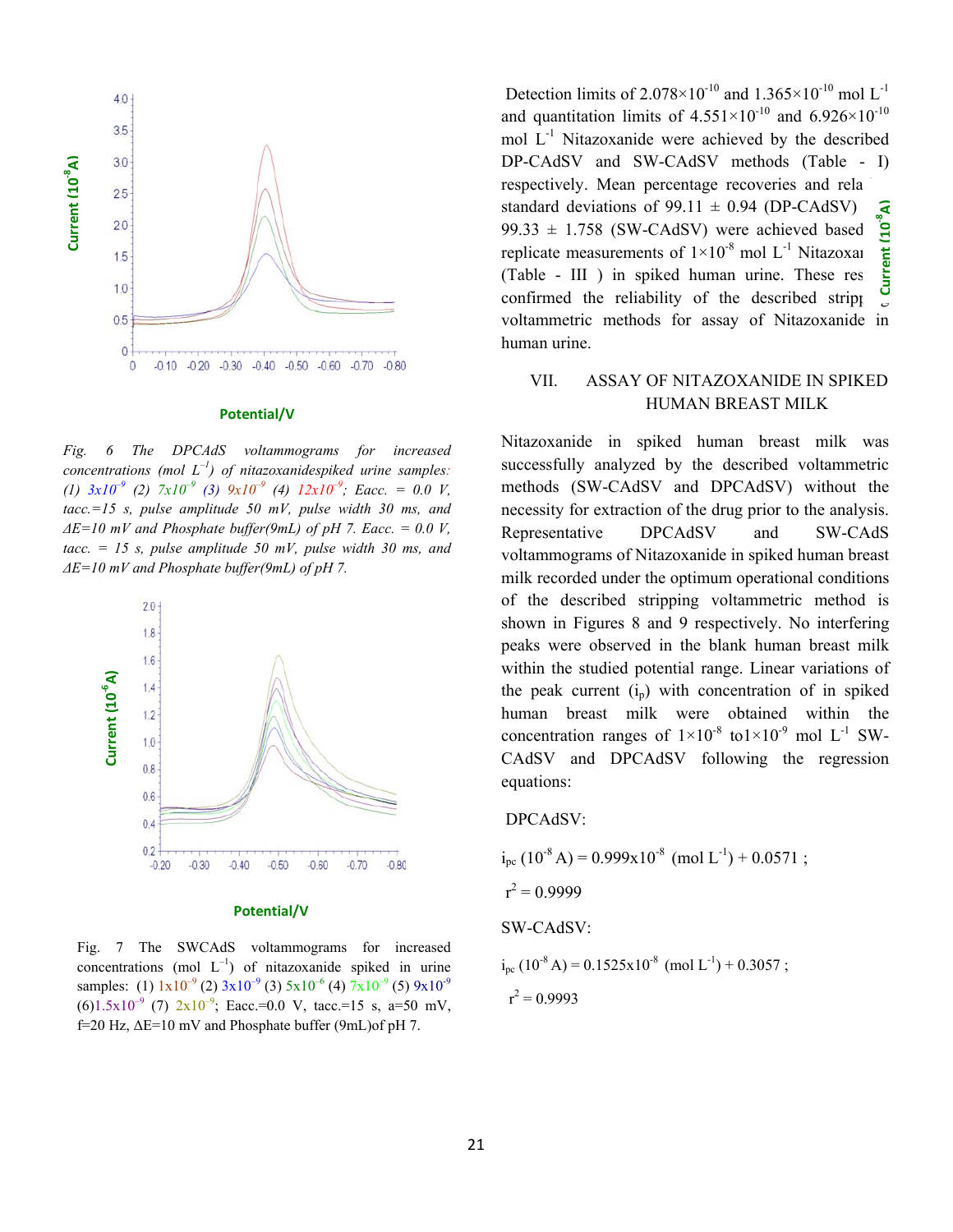LOD for Nitazoxanide in spiked human breast milk using  $0.601 \times 10^{-10}$  mol L<sup>-1</sup> (SWCAdSV) and  $0.718 \times 10^{-10}$ mol  $L^{-1}$ (DP-CAdSV) were calculated. LOQ for same solution  $2.00\times10^{-10}$  mol L<sup>-1</sup>(SWCAdSV) and  $2.393\times10^{-10}$  $10 \text{ mol } L^{-1}$ (DP-CAdSV) were calculated (Table- I). Mean percentage recoveries and relative standard deviations of  $100.47 \pm 1.116$  (DP-CAdSV) and  $99.49 \pm 1.227$  (SW-CAdSV) were achieved based on replicate measurements of  $2\times10^{-9}$  mol L<sup>-1</sup> (Table- III) Nitazoxanide in spiked human breast milk. These results confirmed the reliability of the described stripping voltammetric methods for assay of Nitazoxanide in human breast milk.



#### **Potential/V**

*Fig. 8 The DPCAdS voltammograms for increased concentrations of nitazoxanide in human breast milk: (1) 4x10–9 (2) 6x10–9 (3) 8x10–9 (4) 10x10–9 (5) 11x10–9(mol L-1) Eacc.* = 0.0 *V, tacc.* = 15 *s, pulse amplitude 50 mV, pulse width 30 ms, and ΔE=10 mV and Phosphate buffer (9mL) of pH 7* 



#### **Potential/V**

*Fig. 9 The SW-CAdS voltammograms of nitazoxanide in human breast milk in different concentrations: (a)*  $1 \times 10^{-9}$  *mol*  $L^{-1}$  (b)4×*10*<sup>-9</sup> mol  $L^{-1}$  (c)  $6 \times 10^{-9}$  mol  $L^{-1}$  (d)8×10<sup>-9</sup> mol  $L^{-1}$  $(e)$ 12×10<sup>-9</sup> mol L<sup>-1</sup> (f)15×10<sup>-9</sup> mol L<sup>-1</sup>

### VIII. CONCLUSION

**Example 12.1**<br> **Example 1.8**<br> **Example 1.8**<br> **Current Current Current Current Current Current Current Current Current Current Current Current Current Current Current Current Current Curr** A fully validated, sensitive, selective, fast and low-cost, cathodic adsorptive stripping square wave voltammetry procedure was developed for trace determination of nitazoxanide in bulk. The electro-reduction of nitazoxanide at the GCE in buffered solution was studied. . The results obtained show that the abovedescribed methods are useful not only for nitazoxanide determination in conventional electrolytes, but also in more complex matrices such as dosage forms, Breast milk and urine samples. The principal advantages of DP-CAdSV and SW-CAdSV techniques over the other techniques are that they may be applied directly to the analysis of pharmaceutical dosage forms and biological samples without the need for separation or complex sample preparation, since there was no interference from the excipients and endogenous substances The achieved limits of quantitation (LOQ) by means of the described stripping voltammetric methods are low as well as they offer good possibilities for determination of drug in low-dosage pharmaceutical preparations and in real plasma samples.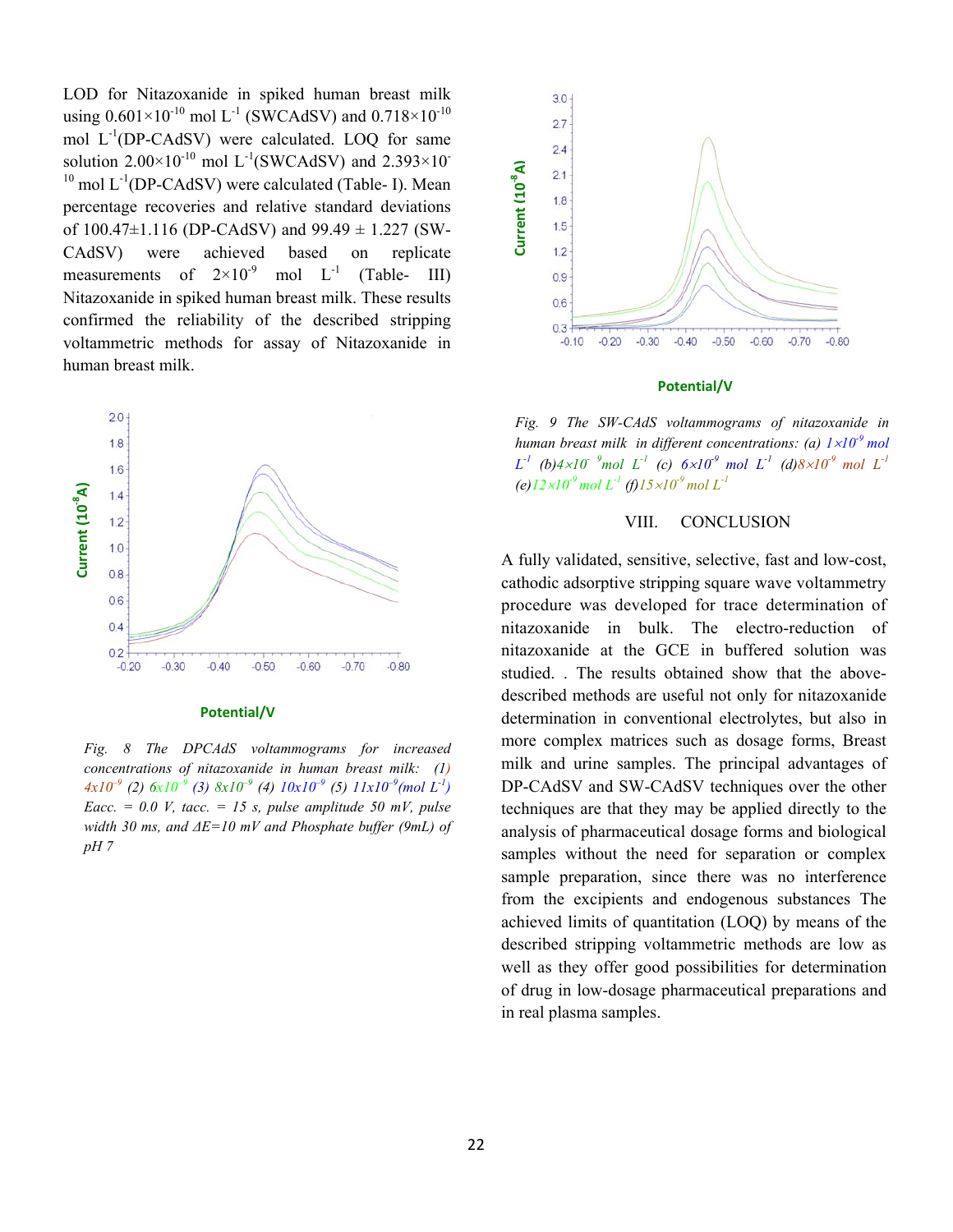#### IX. ACKNOWLEDGMENT

Authors are thankful to the University Grants Commission (U.G.C.), New Delhi, India for financial support for this work and lupin India ltd. for providing drug nitazoxanide sample.

### X. REFERENCES

- [1] V. R. Anderson, and M. P. Curram, *Drugs*, 2007, 67, 13.
- [2] J. F. Rossignol, A. Ayoub, and M. S. Ayers, *J. Infect. Dis.,* 2001, 184, 1.
- [3] R. L. Guerrant, J. M. Hughes, and N. Lima, *Clin. Infect Dis.,* 2005, 40, 1173.
- [4] P. Abboud, V. Lemee, and G. Gargala, *Clin. Infect. Dis.,* 2001, 32, 12*.*
- [5] S. Gupta, V. R. Tandon, S. D. Sharma, R. Gupta, and R. K. Gupta, jk science, 2006, 8, 1.
- [6] J.F. Rossignol, H. Abaza, H. Friedman, *Trans R Soc Trop Med Hyg* 1998, 92, 103.
- [7] J.F. Rossignol, S.M. Kabil, Y. El-Gohary, A.M. Younis, *Trans R Soc Trop Med Hyg* 2007, 101, 1025.
- [8] C.F. Lanata, M. Franco, *Lancet*, 2006,368,100.
- [9] P. Pattanayak, Y. P. Chaudury, R. Sharma, P. Mohapatra, D. K. Setty, *J. Pharm. and Tech.,* 2009, 2, 2.
- [10] G. K. Kapse, G. Prabhakar, and S. Raju, *Ind. J. Pharma. Sci,* 2006, 68, 403.
- [11] R. S. Kumar, P. K. Nallasivan, S. Saravanakumar, C. S. Kandasamy, and R. Venkatnarayanan *Asian J. Research Chem*. 2009, 2,1.
- [12] P. S. Hoffman, G. Sisson, M. A. Croxen, K. Welch, W. D. Harman, N. Cremades, and M. G. Morash, *American Society for Microbiology*, 2007, 51,3, 868.
- [13] R. R. Kalta, R. Sharma, and S. C. Chaturvedi, *Indian J. Pharm. Sci*., 2008, 70(4), 491.
- [14] V. P. Ranea, D. B. Shindea, *Eurasian J. Anal. Chem*., 2009, 4, 3, 304.
- [15] V. Y. Jadhav, S. V. Gandhi, N. D. Dhavale, and S. S. Sabnis, *Eurasian Journal of Analytical Chemistry*, 2008, 3,3.
- [16] J. B. Raoof, R. Ojani, and S. R. Nadimi, *Electrochim Acta*, 2005, 50, 24.
- [17] J. Wang, "*Principles, Instrumentation and applications Verlag Chemie*", 1985, VCH Publisher Inc. New York.
- [18] B. Mandal, and B. U. Nair*, J. Phys. Chem.* 1991, 95, 9008.
- [19] A.J. Bard, L. R. Faulker, *Electrochemical Methods: Fundamentals and applications*, 2002, John Wiley & Sons Inc., New York.
- [20] H. S. El-Desoky, M. M. Ghoneim, M. M. Abdel-Galeil *J. Braz. Chem. Soc.*, 2010, 21, 4, 669-679.
- [21] A.E. Radi , N. A. El-Ghany ,T. Wahdan, *Monatsh Chem* 2012, 143,697–702
- [22] J. Wang, and P. A. M. Farias, *J. Electroanal. Chem.* 1985, 182, 211.
- [23] J.Wang, *Analytical Electrochemistry*," 1994, VCH Publisher Inc. NY.
- [24] M. E. Swatz, I. Krull, *Analytical Method Developmentand Validation,* 1997, Marcel Dekker, New York.
- [25] M. Fujihira, "*Modified Electrodes"* 2004, (Ed.) Israel Rubinstein, Wiley.
- [26] R. Jain, Dwivedi, A.; Mishra, R. *Langmuir,* 2009, 25(17), 10364–10369.
- [27] R. Jain, A. Dwivedi, R. Mishra, *J. Colloid Interface Sci.* 2007, 318, 296-201.
- [28] Golcu, B. S. A. Dogan, *Ozkan Talanta,* 2005,  $67(4)$ .
- [29] R. Kalvoda and M. Kopanica, *Adsorptive Stripping Voltammetry in Trace Analysis, Pure & Appl. Chem.,* 1989, 61, 1, 97-112.
- [30] Y. Altum, B.Doan, S.A.Ozkan, B.Uslu, *Acta Chim. Slov.* 2007, *54,* 287–294.
- [31] M.M. Ghoneim and M.A. El-Attar, *Chem. Anal. (Warsaw)* 2008*,* 53, 689.
- [32] C.M. Riley, T. W. Rosanske, *Development and Validation of Analytical Methods,* 1996, Elsevier Science Ltd, New York.
- [33] J. Wang, "*Electroanalytical Techniques in Clinical Chemistry and Laboratory Medicine",* 1988, VCH, Inc*.*, New York.
- [34] J. C. Miller, and J. N. Miller, *Statistics for Analytical Chemistry*, 3rd ed., 1993, Ellis Harwood Series, Prentice Hall: New York.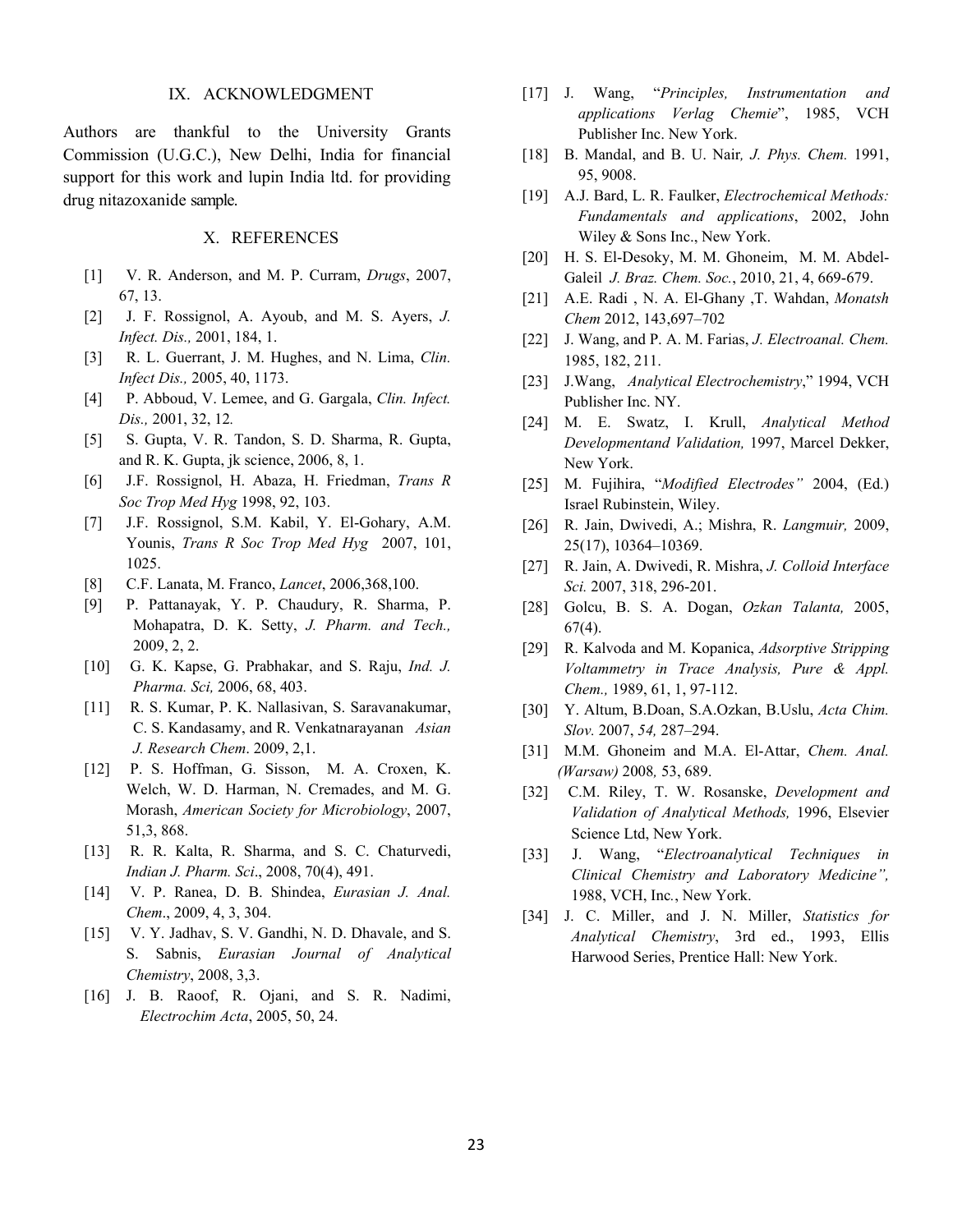|                                                   | <b>DPCAdSV</b>                                            |                            |                              | <b>SWCAdSV</b>                   |                              |                         |  |
|---------------------------------------------------|-----------------------------------------------------------|----------------------------|------------------------------|----------------------------------|------------------------------|-------------------------|--|
| <b>Techniques</b>                                 | <b>Breast</b><br><b>Supporting</b><br>electrolyte<br>milk |                            | Urine                        | <b>Supporting</b><br>electrolyte | <b>Breast</b><br>milk        | Urine                   |  |
| Linearity range<br>$(mod L-1)$                    | $1x10^{-9} - 1x10^{-7}$<br>8                              | $1x10^{-9}$<br>$1x10^{-8}$ | $1x10^{-9}$ -<br>$1x10^{-8}$ | $1x10^{-9}$ -<br>$1x10^{-8}$     | $1x10^{-9}$ -<br>$1x10^{-8}$ | $1x10^{-9} - 1x10^{-8}$ |  |
| Slope (A/M)                                       | $0.2526x10^{-8}$                                          | $0.313 \times 10^{-8}$     | $0.999 \times 10^{-8}$       | $0.175 \times 10^{-8}$           | $0.154 \times 10^{-8}$       | $0.152 \times 10^{-8}$  |  |
| Intercept (nA)                                    | 1.582                                                     | 0.2173                     | 0.0571                       | 0.631                            | 0.7042                       | 0.3057                  |  |
| Correlation<br>Coefficient $(r^2)$                | 0.9961                                                    | 0.9965                     | 0.9999                       | 0.9957                           | 0.9985                       | 0.9993                  |  |
| t-test                                            | 0.2865                                                    | 0.36                       | 0.35                         | 0.2931                           | 0.32                         | 0.31                    |  |
| Variance ratio (F)                                | 0.958                                                     | 0.92                       | 0.93                         | 0.915                            | 0.932                        | 0.91                    |  |
| LOD(M)                                            | $1.878 \times 10^{-10}$                                   | 2.078x10<br>10             | 0.718x10<br>10               | $1.078 \times 10^{-7}$<br>10     | 1.365 x10<br>10              | $0.601x10^{-10}$        |  |
| LOQ(M)                                            | $6.262 \times 10^{-10}$                                   | 6.926x10<br>10             | 2.393x10<br>10               | 3.595 x10<br>10                  | $4.551x10^{-10}$             | $2.004x10^{-10}$        |  |
| Repeatability of<br>peak current<br>$(RSD\%)$     | 0.82                                                      | 0.88                       | 0.74                         | 0.75                             | 0.77                         | 0.81                    |  |
| Repeatability of<br>peak potential<br>$(RSD\%)$   | 0.66                                                      | 0.69                       | 0.82                         | 0.71                             | 0.63                         | 0.72                    |  |
| Reproducibility of<br>peak current<br>$(RSD\%)$   | 0.73                                                      | 0.84                       | 0.78                         | 0.78                             | 0.87                         | 0.83                    |  |
| Reproducibility of<br>peak potential<br>$(RSD\%)$ | 0.79                                                      | 0.85                       | 0.89                         | 0.84                             | 0.72                         | 0.79                    |  |

Table I : Regression Data of The Calibration Lines for Quantitative Determination of Nitazoxanide by Dpcadsv And Swcadsv in Supporting Electrolyte, Breast Milk and Urine Sample